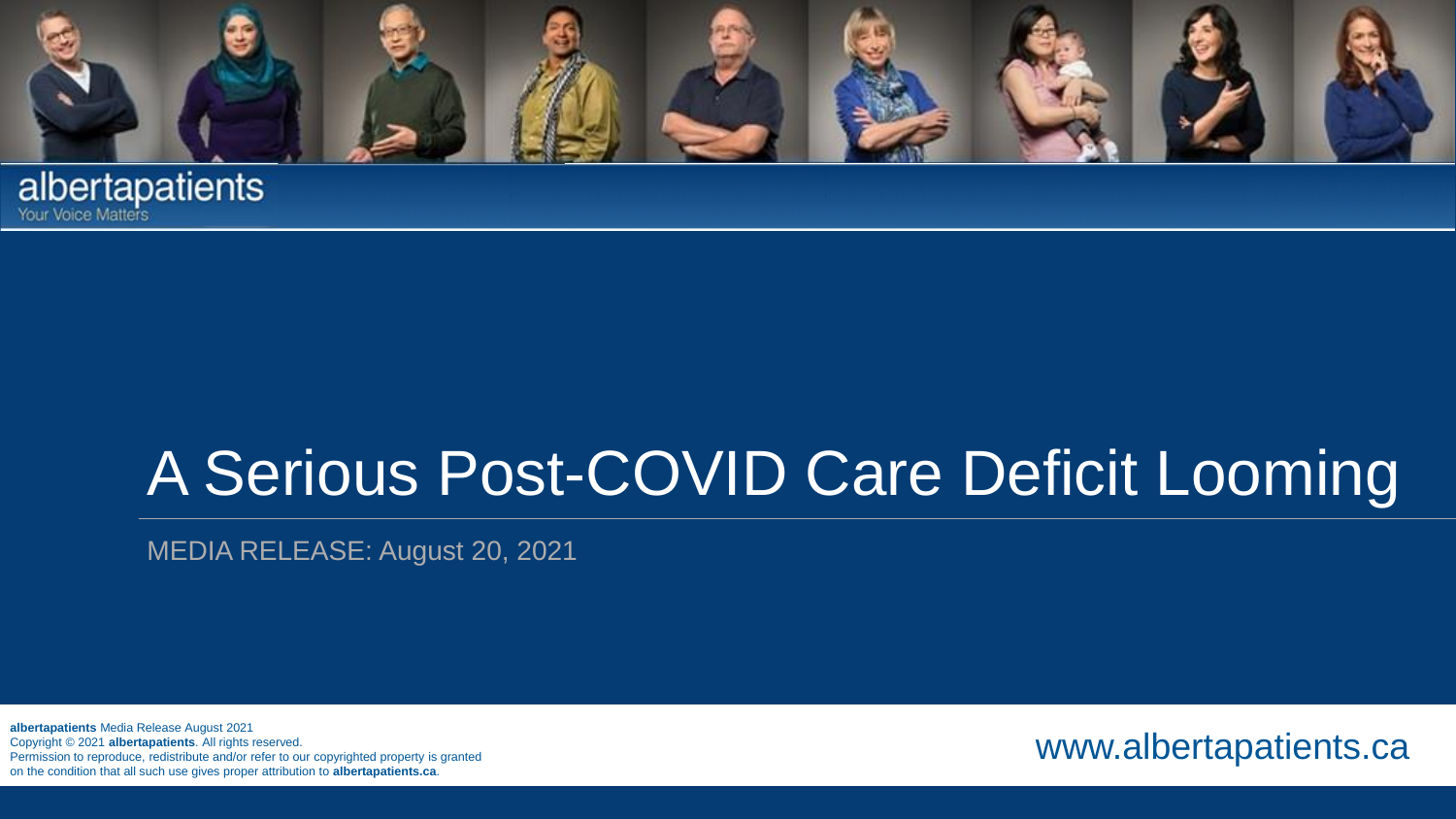# **A Serious Post-COVID Care Deficit Looming in Alberta**

(EDMONTON) According to a recent survey of albertapatients, there is a serious post-COVID **care deficit** growing in Alberta's health care system, brought about by pandemic related health impacts combined with major disruptions in care delivery over the past sixteen months. A majority of patients in Alberta are reporting their own mental and physical health has suffered over the course of the COVID-19 pandemic, while at the same time, pandemic response has created notable disruptions in on-going care which are increasingly impacting patient health.

### **Albertans' Health During COVID-19**

### *Mental Health*

COVID-19's impact on the mental health of Albertans is troubling. Almost two-thirds (64%) of patients report a decline I their own mental health since the start of the pandemic, with nearly one-quarter (23%) saying their mental health is "Much Worse" now. This trend is something patients have been struggling with for some months, as the proportion reporting a decline has remained consistent with November 2020 findings.

• Detrimental mental health impacts are slightly more common among women than men, those under the age of 55 and those with chronic medical conditions

In reporting the reasons for deteriorating mental health, patients cite both causes and symptoms:

- Almost one-half (47%) say they are having difficulties coping with social isolation, while others note concerns about finances, the security/workload of their jobs and concern for the health and safety of their loved ones
- In terms of how this manifests itself, many say they are experiencing depression (17%), anxiety (16%), stress and worry (11%), along with less common outcomes like anger/frustration/irritability and insomnia/fatigue

Your Voice Matters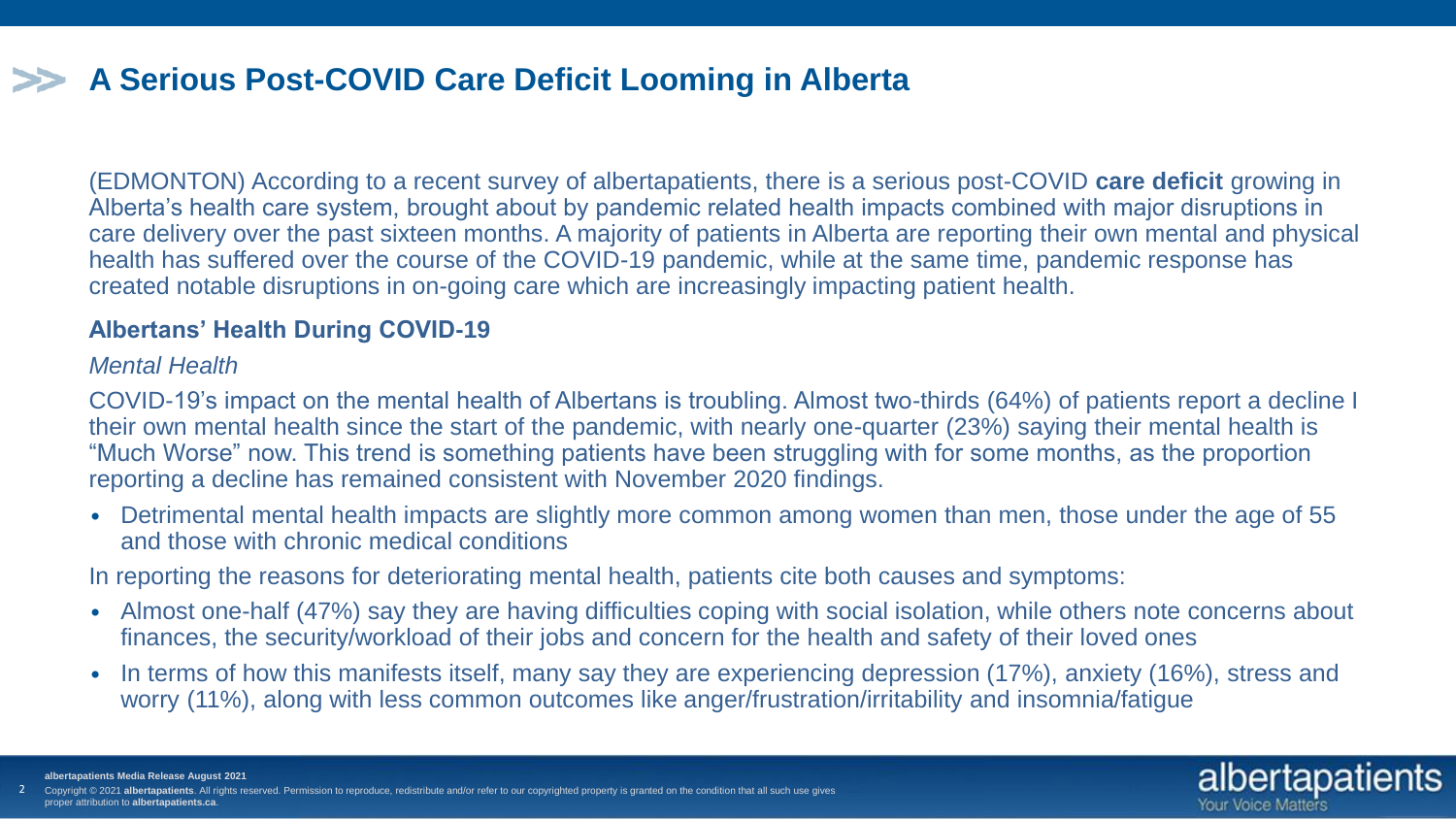# **A Serious Post-COVID Care Deficit Looming in Alberta** (continued)

### **Albertans' Health During COVID-19**

### *Physical Health*

Over one-half (52%) of patients report that their physical health has declined since the start of the pandemic (15% say "Much Worse" now). This represents an eight-percentage point increase in those feeling negative physical consequences from COVID response since November 2020.

• Perceived deterioration in physical health tends to be more prominent in those under the age of 54 years, and those with a chronic medical condition

Meanwhile, one-in-ten (11%) feel their physical health has improved during the pandemic.



3 **albertapatients Media Release August 2021** right © 2021 albertapatients. All rights reserved. Permission to reproduce, redistribute and/or refer to our copyrighted property is granted on the condition that all such use gives proper attribution to **albertapatients.ca**.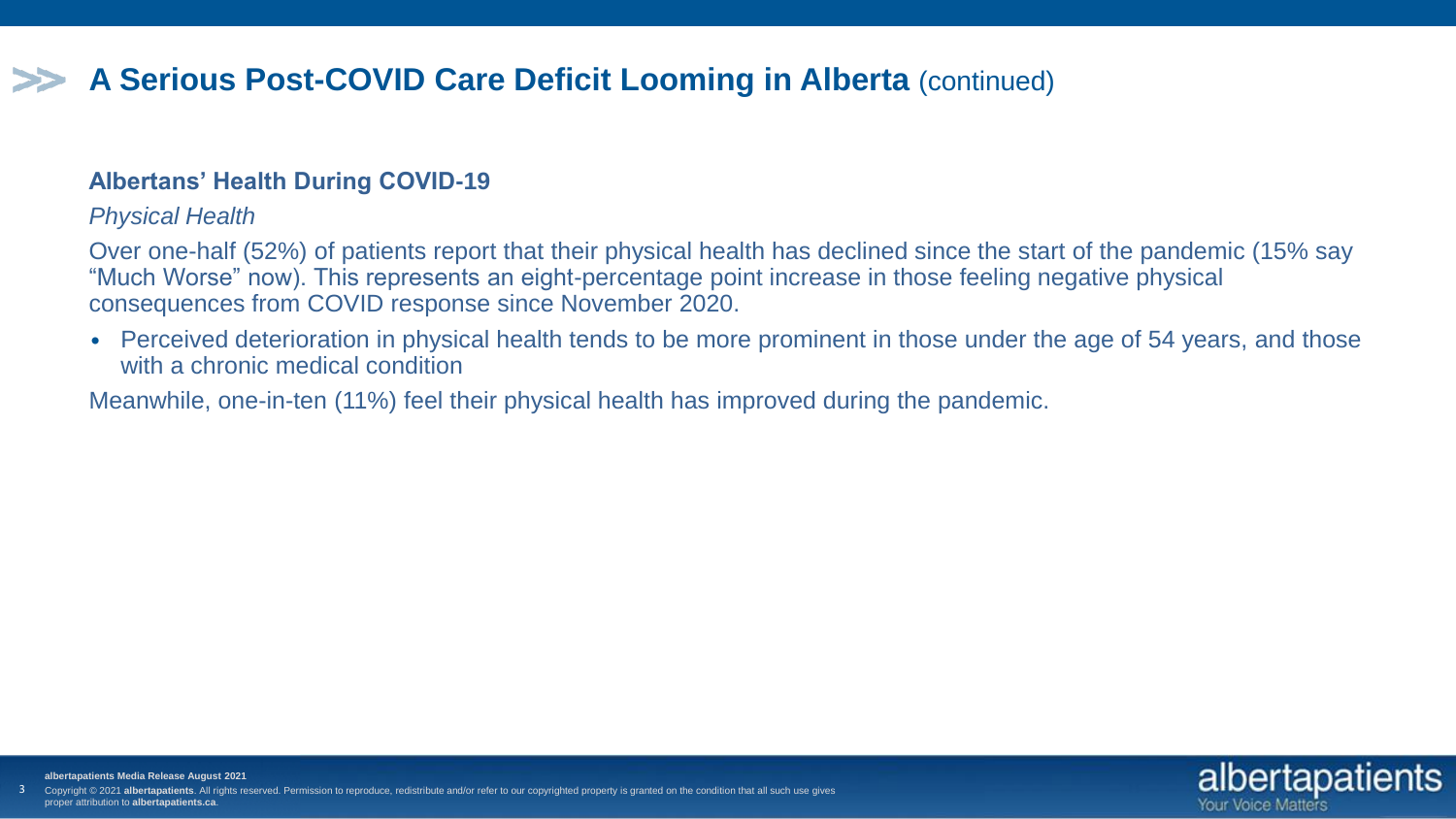# **A Serious Post-COVID Care Deficit Looming in Alberta** (continued)

#### **COVID Disruption in Patient Care: "The Care Deficit"**

Fully 54% of patients report that the pandemic has created disruptions in their regular health care. In this, one-third (34%) say they have avoided or delayed visits to their family physician, another 20% have put off specialist visits, and 15% have been unable to access lab and diagnostic services in a timely fashion. Roughly one-in-ten patients note their specialist or family physician have been unable to provide they care they needed due to COVID, along with patients who have had their non-urgent surgical or outpatient medical procedures delayed or cancelled.

#### **"The Care Deficit" & Health Consequences**

4

The impact of the COVID "Care Deficit" on patient health is both significant and growing in Alberta. Almost one-half (46%) of those whose care has been disrupted by COVID (~25% of the entire patient population) say their personal health has been impacted due to the lack of continuity of care (12% saying "A great deal"), a notable nine-percentage point increase since November 2020. Indeed, only 7% of patients who have experienced a disruption in their care over the past year report it has had no impact on their health.

- The Care Deficit tends to impact the health of patients under the age of 65 far more than their older cohorts
- Negative health consequences from the Care Deficit are more common among the least affluent, and patients dealing with chronic conditions (particularly those with the condition themselves, but also those with family members who have them)



**albertapatients Media Release August 2021** ght © 2021 **albertapatients**. All rights reserved. Permission to reproduce, redistribute and/or refer to our copyrighted property is granted on the condition that all such use gives proper attribution to **albertapatients.ca**.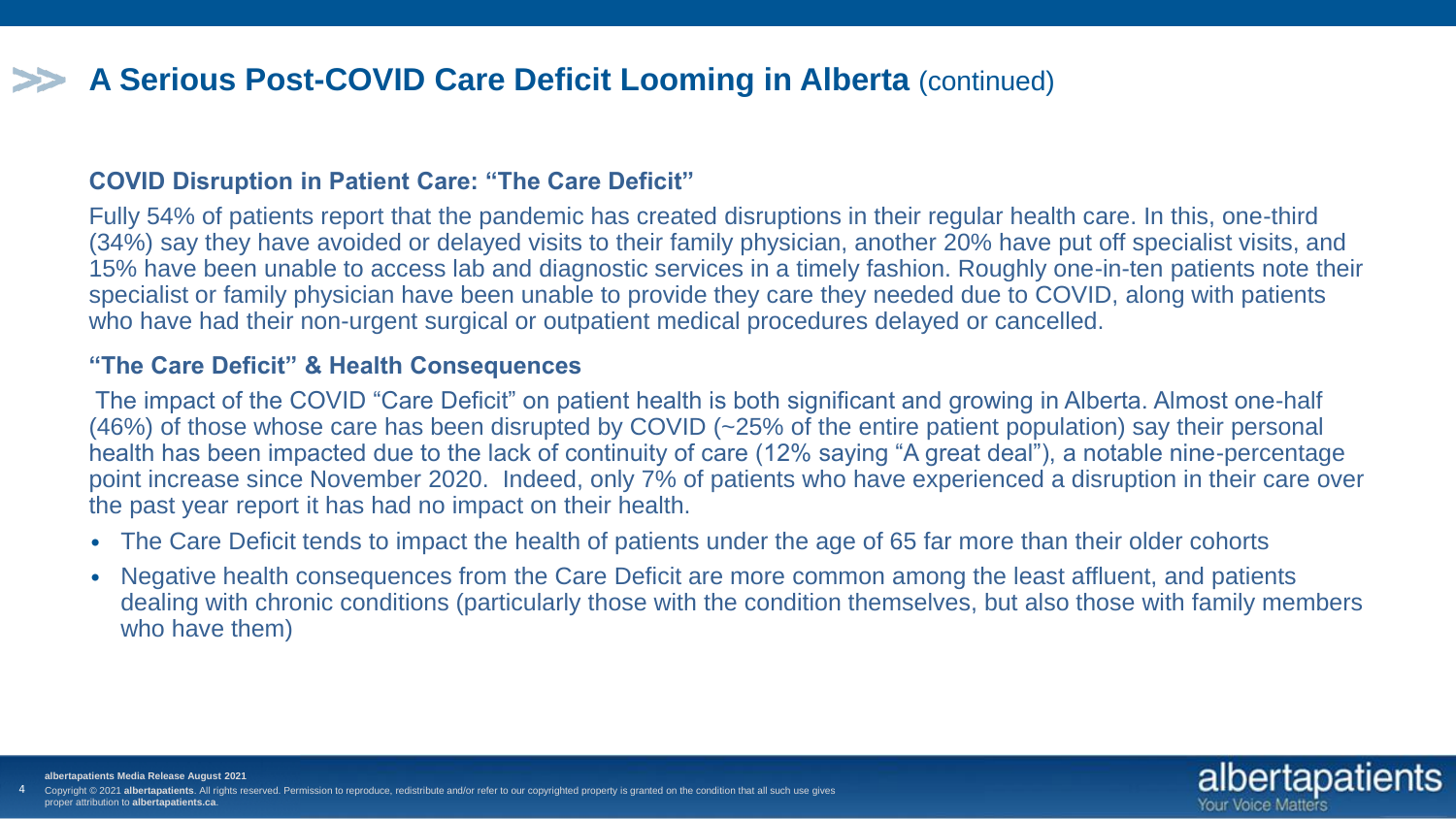# **A Serious Post-COVID Care Deficit Looming in Alberta** (continued) - **COMMENTARY**

Commenting on these results from the albertapatients survey, AMA President, Dr. Paul Boucher notes:

"COVID-19 is insidious, and its impacts will be enduring. It has not only directly impacted the lives and livelihoods of Albertans, it is creating the conditions for a serious health care system challenge in its wake. Albertans are dealing with the very real mental and physical consequences of battling the virus, dealing with the adverse effects of lockdowns, and experiencing the consequences of having their regular care seriously disrupted.

This growing Care Deficit will have severe consequences for patients if we don't start preparing for and tackling it now. This is particularly true for patients with chronic conditions. Diabetes and hypertension, as an example, are best managed with appropriate comprehensive care. Disruptions in the continuity of care can lead to complications and far more serious health concerns.

We've seen cancer diagnoses drop 20–30% this year. This is not because cancer rates are lower in the population, but because more cancers have gone undetected. COVID has affected our ability to screen patients and catch the disease at an early stage. Early diagnosis and treatment with cancer is vital, and disruptions in regular care will have consequences for patients and the health care system overall.

The message to government decision-makers, practitioners and patients alike is we need to start addressing this now, and not be swamped by it in the coming months and years. The issues here need to be addressed with broad thinking and action and will continue to challenge us.

Physicians and government decision-makers need to be mindful that this situation is now upon us – the Care Deficit is here now, and it's growing. The Alberta government has so far taken steps to reduce surgical backlogs and wait lists but there remains a serious deficit of care in many areas that needs to be appropriately resourced, prioritized, and addressed if we are going to truly recover from the pandemic."

Your Voice Matters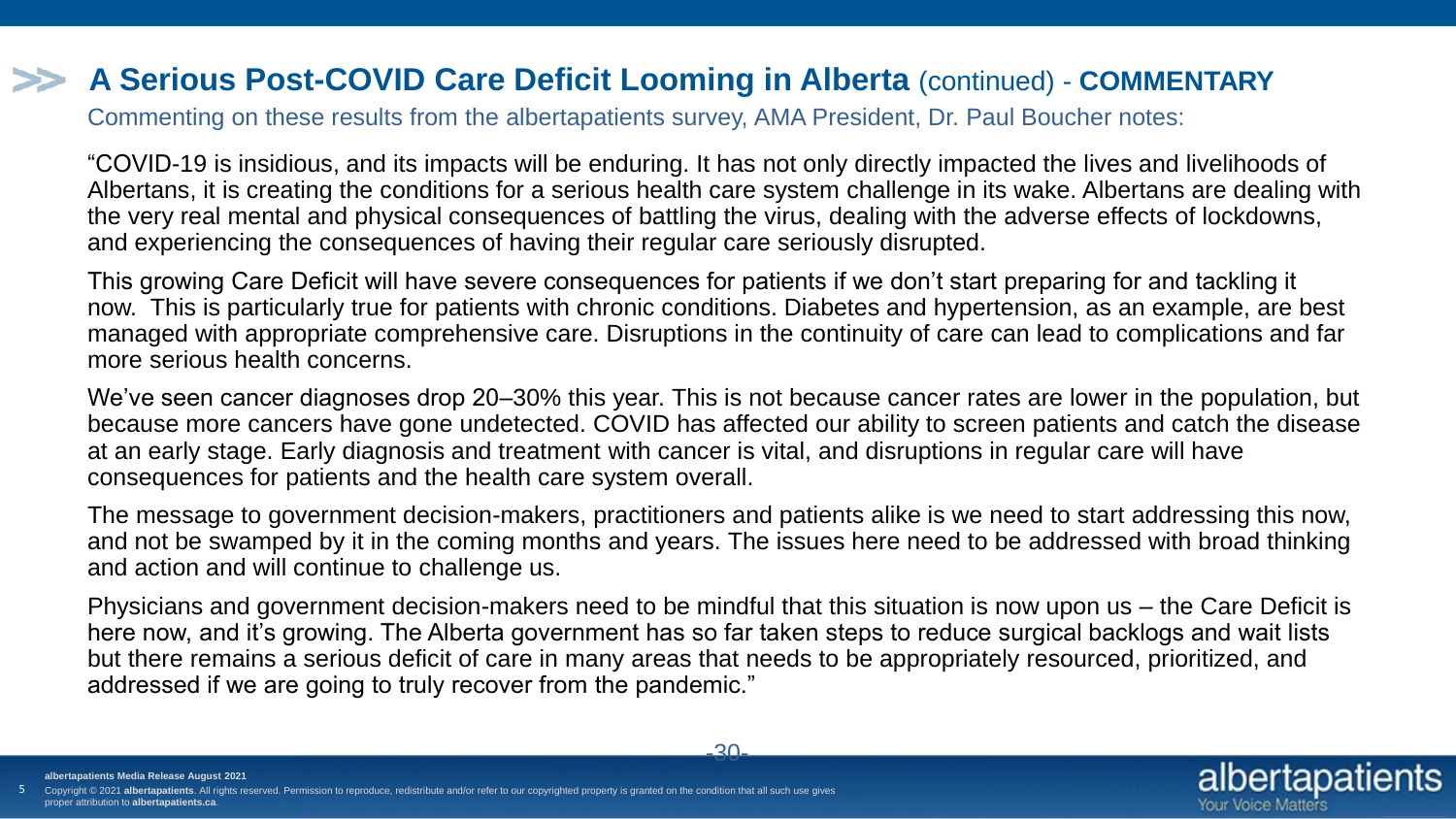# **A Serious Post-COVID Care Deficit Looming in Alberta** (continued) – **MEDIA CONTACTS**

Media inquiries can be directed to:

6

Shannon Rupnarain Assistant Executive Director, Public Affairs Alberta Medical Association [Shannon.rupnarain@albertadoctors.org](mailto:Shannon.rupnarain@albertadoctors.org)

Marc Henry Research Director, [albertapatients.ca](https://www.albertapatients.ca/hub/) President, ThinkHQ Public Affairs, Inc. [marc@thinkhq.com](mailto:marc@thinkhq.com)

Research findings should be directly attributed to [albertapatients.ca](https://www.albertapatients.ca/hub/) Detailed survey methodology, and additional information about the albertapatients initiative can be found on the final page of this presentation deck.



**albertapatients Media Release August 2021** ht © 2021 albertapatients. All rights reserved. Permission to reproduce, redistribute and/or refer to our copyrighted property is granted on the condition that all such use gives proper attribution to **albertapatients.ca**.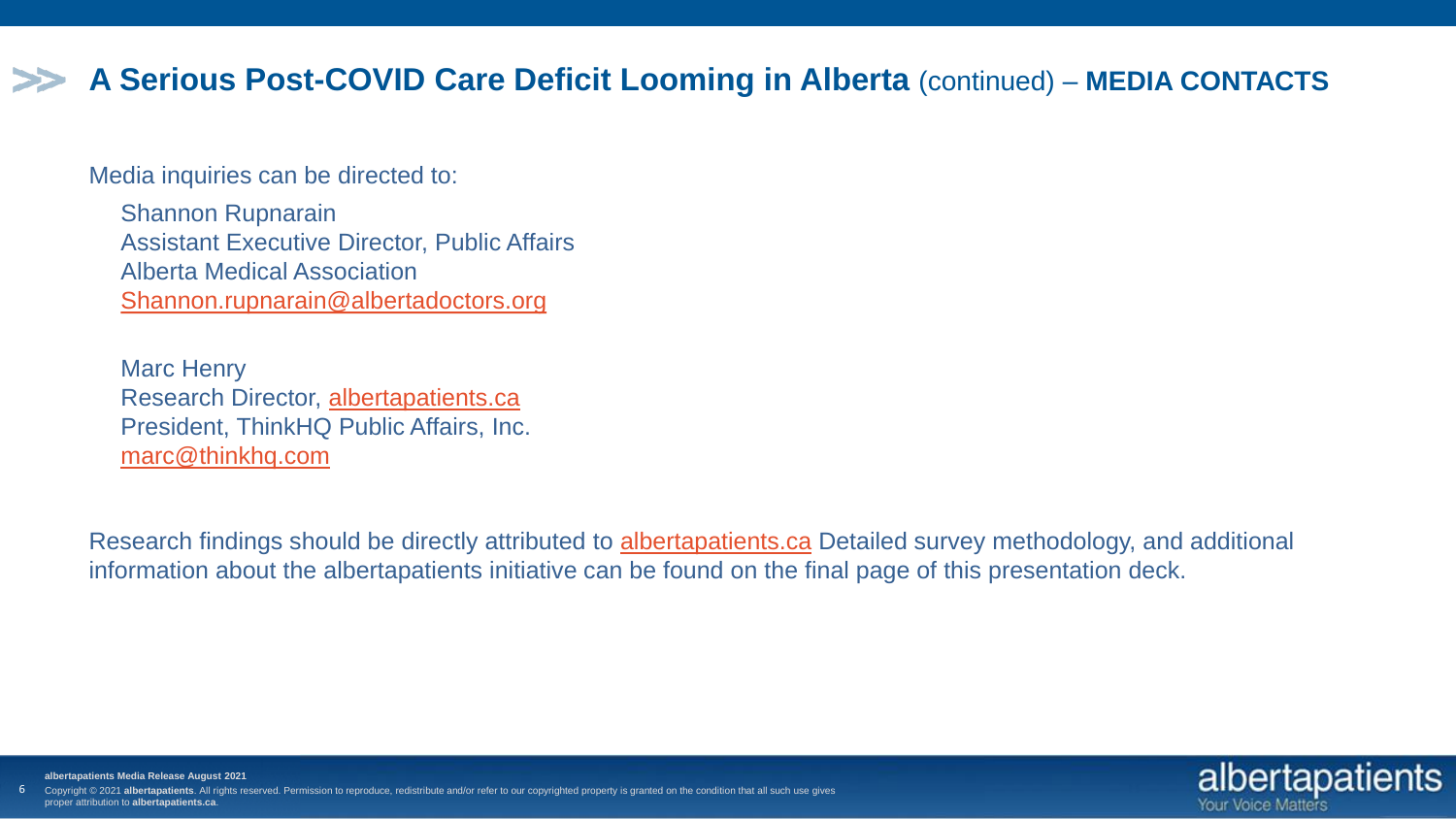# **COVID Impacts on Physical and Mental Health**

*"Compared to before the COVID-19 pandemic, how would you rate your physical/mental health today?"*



**Your Voice Matters** 

Copyright © 2021 **albertapatients**. All rights reserved. Permission to reproduce, redistribute and/or refer to our copyrighted property is granted on the condition that all such use gives proper attribution to **albertapatients.ca**.

7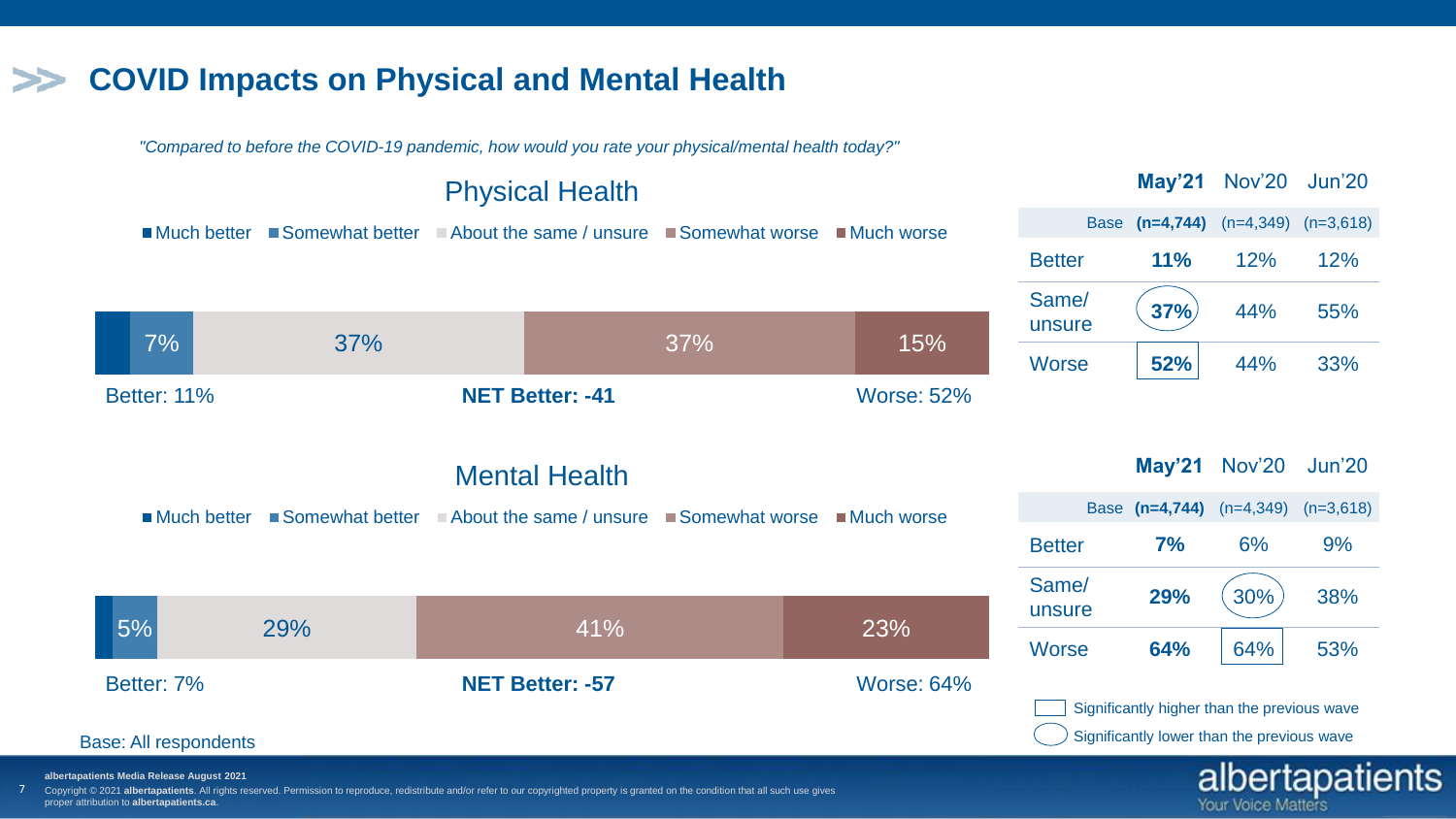#### **COVID Impacts on Physical Health** by key demographics >>

*"Compared to before the COVID-19 pandemic, how would you rate your physical health today?"*

### Physical Health

Better Same/unsure Worse

| TOTAL $(n=4,744)$             | $11\%$ | 37% | 52% | $-41$ |
|-------------------------------|--------|-----|-----|-------|
| <b>AGE</b>                    |        |     |     |       |
| $\leq$ 45 years (n=2,399) 10% |        | 32% | 58% | $-48$ |
| 45-54 years (n=836)           | $11\%$ | 34% | 55% | $-44$ |
| 55-64 years (n=757)           | 12%    | 43% | 45% | $-33$ |
| 65+ years (n=753) $10\%$      | 52%    |     | 38% | $-28$ |
| <b>GENDER</b>                 |        |     |     |       |
| Males $(n=2,362)$             | $10\%$ | 40% | 50% | $-40$ |
| Females $(n=2,382)$           | $11\%$ | 35% | 54% | $-43$ |
| <b>CHRONIC COND.</b>          |        |     |     |       |
| Yes - Self $(n=2, 158)$       | $9\%$  | 33% | 58% | $-49$ |
| Yes - Other $(n=1,325)$       | 8%     | 36% | 56% | $-48$ |
| No $(n=1,761)$                | 14%    | 42% | 44% | $-30$ |

#### Base: All respondents | NET Better = Better minus worse

**albertapatients Media Release August 2021**

8 Copyright © 2021 albertapatients. All rights reserved. Permission to reproduce, redistribute and/or refer to our copyrighted property is granted on the condition that all such use gives, proper attribution to **albertapatients.ca**.

### albertapatients Your Voice Matters

**NET BETTER**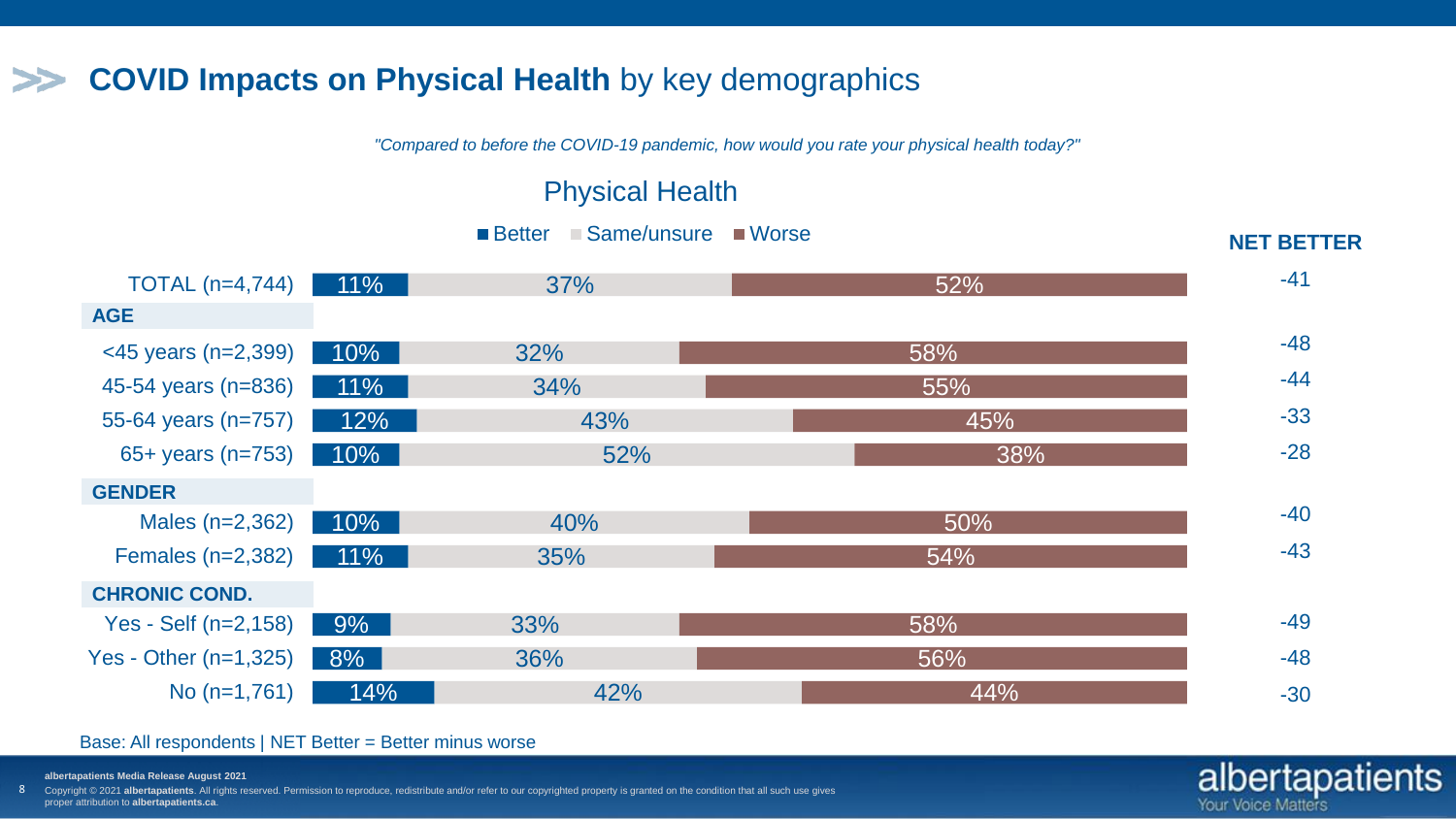# **COVID Impacts on Mental Health** by key demographics

*"Compared to before the COVID-19 pandemic, how would you rate your mental health today?"*

### Mental Health



albertapatients

Your Voice Matters

#### Base: All respondents | NET Better = Better minus worse

**albertapatients Media Release August 2021**

9 Copyright © 2021 **albertapatients**. All rights reserved. Permission to reproduce, redistribute and/or refer to our copyrighted property is granted on the condition that all such use gives proper attribution to **albertapatients.ca**.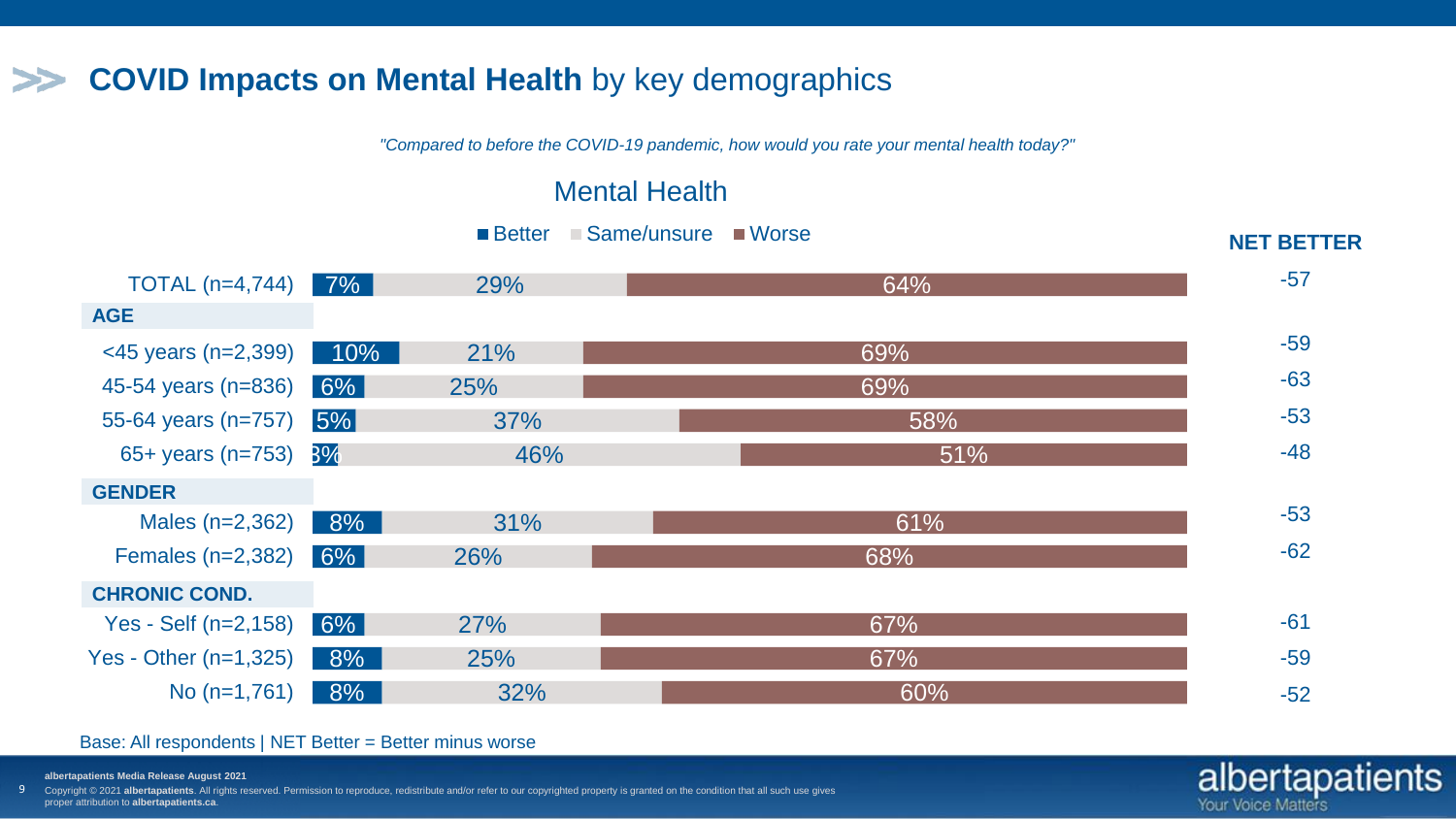# **Reasons for Worsened Mental Health**

#### % of mentions

| Isolation/not socializing       |                    |
|---------------------------------|--------------------|
| <b>Depression</b>               | $-17\%$            |
| Anxiety                         | $\blacksquare$ 16% |
| Stress/worry/fear (gen)         | $\Box$ 11%         |
| <b>Financial/job insecurity</b> | $\Box$ 9%          |
| Concern: My/family health       | 8%                 |
| <b>Stress/worry at work</b>     | $\Box$ 5%          |
| Risk leaving the home           | $\Box$ 5%          |
| Anger/irritability/frustration  | $\Box$ 4%          |
| Govt response/issues            | $\blacksquare$ 4%  |
| Taking care of family           | $\blacksquare$ 4%  |
| Trouble sleeping/fatigue        | $\blacksquare$ 4%  |
| Uncertainty                     | 4%                 |
|                                 |                    |

### 64% say their mental health is worse today

#### % of mentions, continued

| 47%                                    |      | Harder to ex./be active $\blacksquare$ 3% |                   |     |     |     |      |
|----------------------------------------|------|-------------------------------------------|-------------------|-----|-----|-----|------|
| 17%                                    |      | Mental health (other) 12%                 |                   |     |     |     |      |
| $\blacksquare$ 16%                     |      | Mask use                                  | $\blacksquare$ 2% |     |     |     |      |
| $\blacksquare$ 11%                     |      | Restrictions/overblown 12%                |                   |     |     |     |      |
| $\blacksquare$ 9%                      |      | Weight gain $\blacksquare$ 2%             |                   |     |     |     |      |
| $\blacksquare$ 8%                      |      | Fear going to HC provider $11\%$          |                   |     |     |     |      |
| $\Box$ 5%                              |      | Existing cond. untreated 11%              |                   |     |     |     |      |
| $\blacksquare$ 5%<br>$\blacksquare$ 4% |      | Media/a lot of info $11\%$                |                   |     |     |     |      |
| $\blacksquare$ 4%                      |      | Postponed tests/proc. 11%                 |                   |     |     |     |      |
| $\blacksquare$ 4%                      |      | Health issues 11%                         |                   |     |     |     |      |
| $\blacksquare$ 4%                      |      | Other mentions $\blacksquare$ 5%          |                   |     |     |     |      |
| $\blacksquare$ 4%                      |      | Unsure/Nothing 11%                        |                   |     |     |     |      |
| 0%<br>25%<br>50%<br>75%                | 100% |                                           | 0%                | 25% | 50% | 75% | 100% |

albertapatients

Your Voice Matters

Base: Those who voluntarily commented that their mental health if worse today. Open-ended verbatim comments were coded into common themes

**albertapatients Media Release August 2021**

10 Copyright © 2021 albertapatients. All rights reserved. Permission to reproduce, redistribute and/or refer to our copyrighted property is granted on the condition that all such use gives proper attribution to **albertapatients.ca**.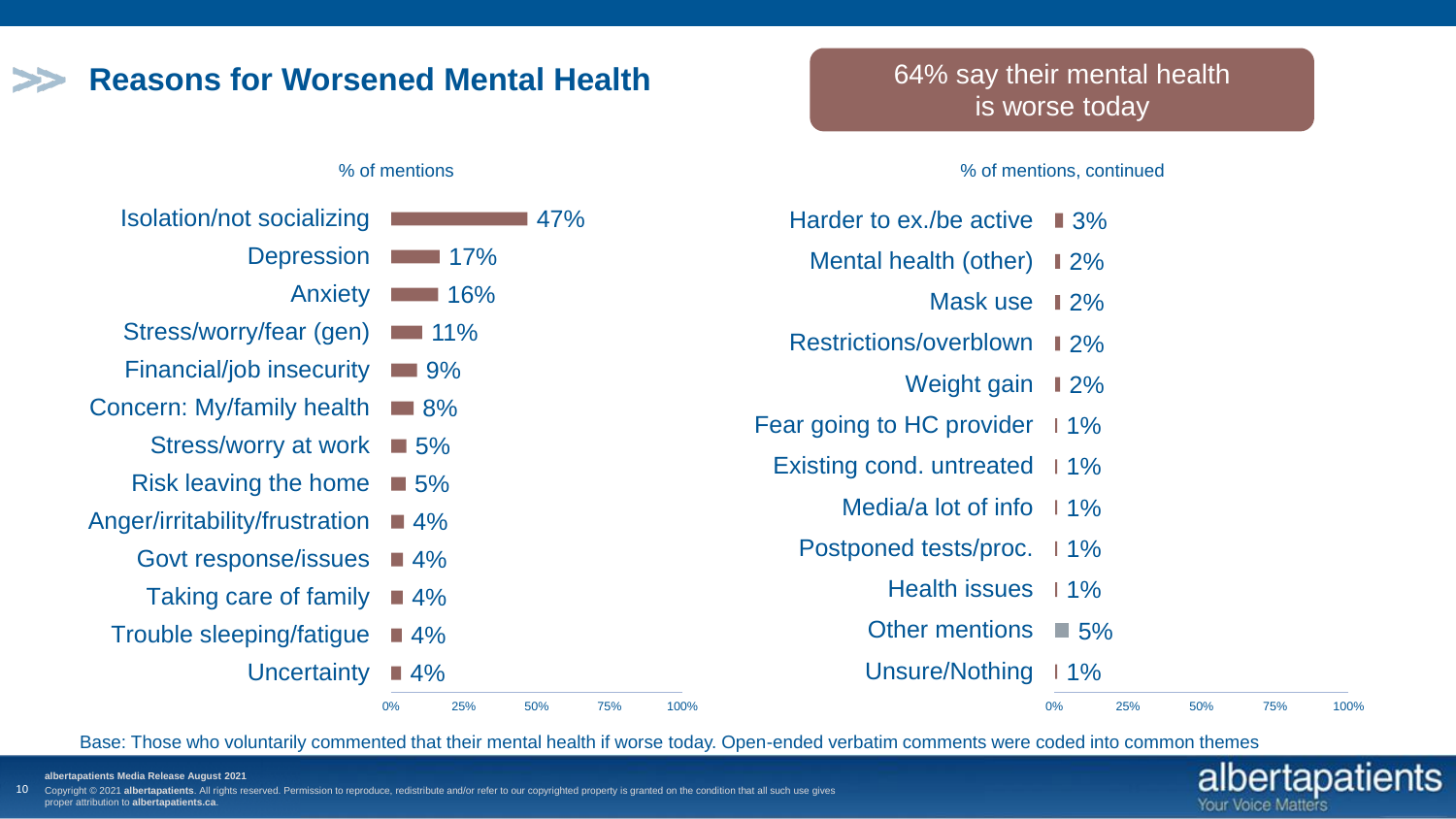# **COVID-19 Disruptions on Regular Health Care Needs**

*"Have you personally had your regular health care needs disrupted in any way by COVID-19? Here are some examples, please select any that apply to you personally."* **Summary Summary** 



#### Base: All respondents | Multiple Mentions

**albertapatients Media Release August 2021**

11 yright © 2021 albertapatients. All rights reserved. Permission to reproduce, redistribute and/or refer to our copyrighted property is granted on the condition that all such use gives proper attribution to **albertapatients.ca**.

albertapatients

Your Voice Matters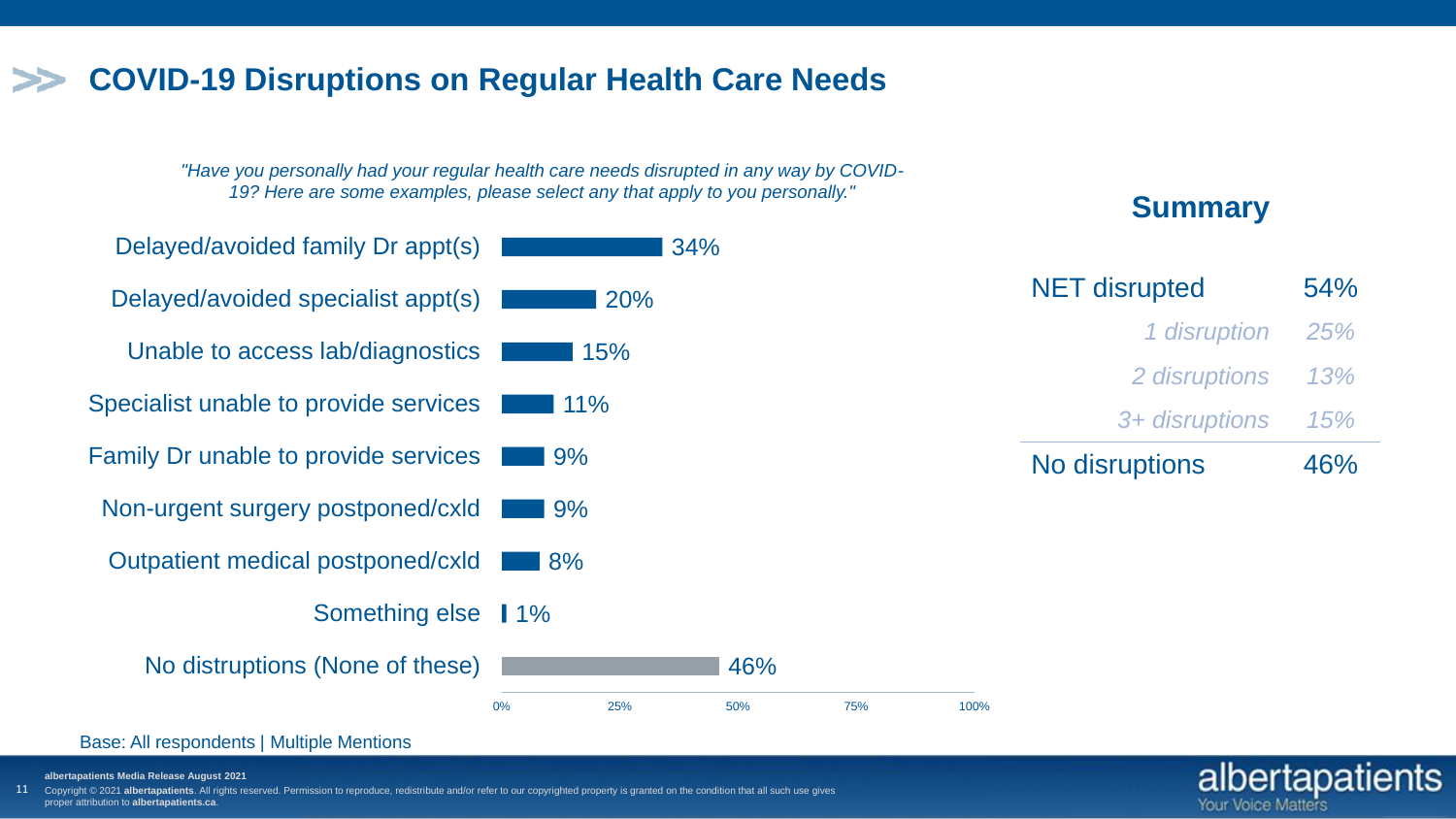## **Impact of COVID Health Care Disruptions on Personal Health**



Your Voice Matters

**albertapatients Media Release August 2021**

12 Copyright © 2021 **albertapatients**. All rights reserved. Permission to reproduce, redistribute and/or refer to our copyrighted property is granted on the condition that all such use gives proper attribution to **albertapatients.ca**.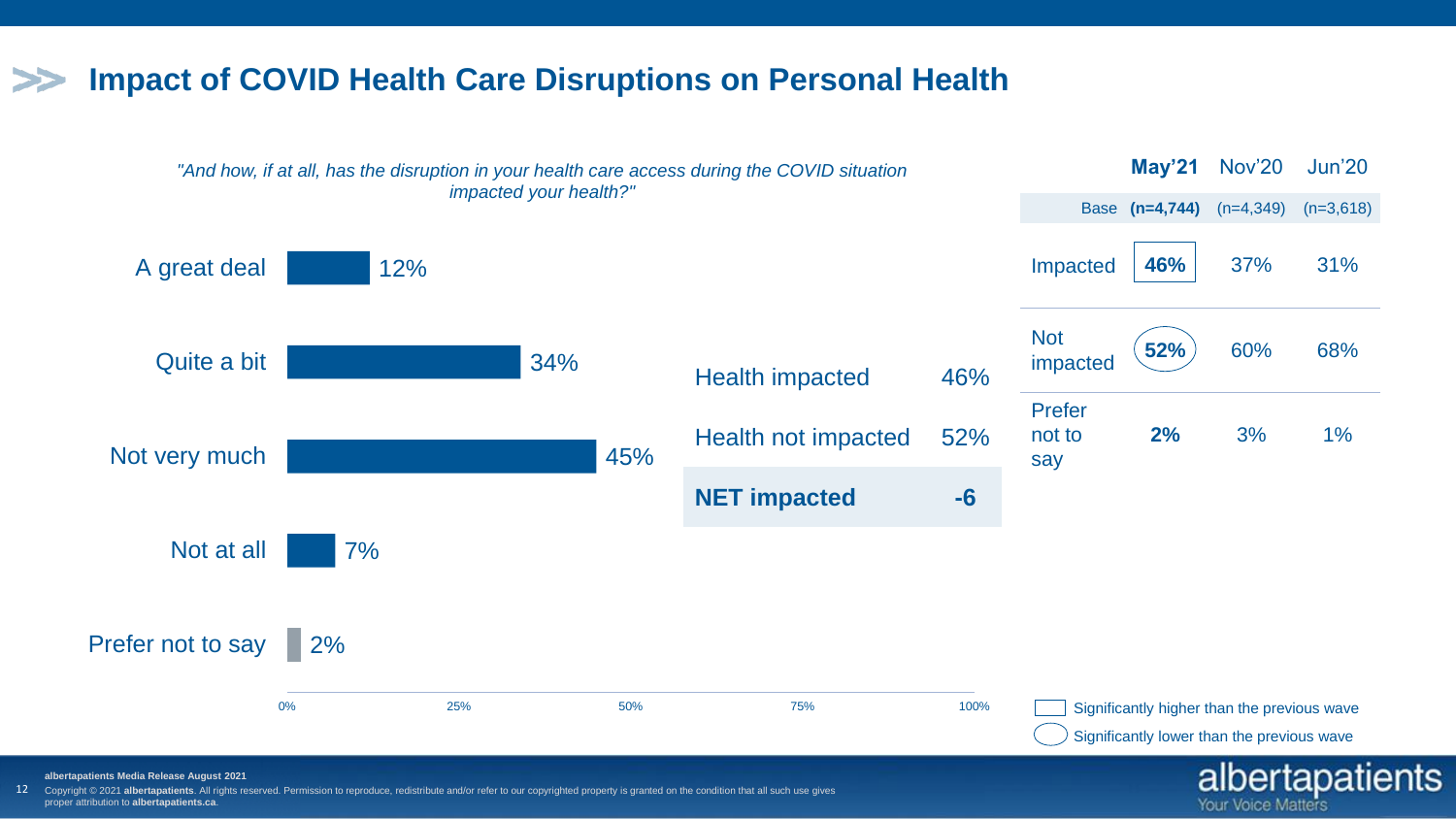# **Impact of COVID Health Care Disruptions on Personal Health**

*"And how, if at all, has the disruption in your health care access during the COVID situation impacted your health?"*



albertapatients

Your Voice Matters

#### Base: Healthcare needs disrupted | NET Impacted = Impacted minus not impacted

**albertapatients Media Release August 2021**

13 Copyright © 2021 albertapatients. All rights reserved. Permission to reproduce, redistribute and/or refer to our copyrighted property is granted on the condition that all such use gives proper attribution to **albertapatients.ca**.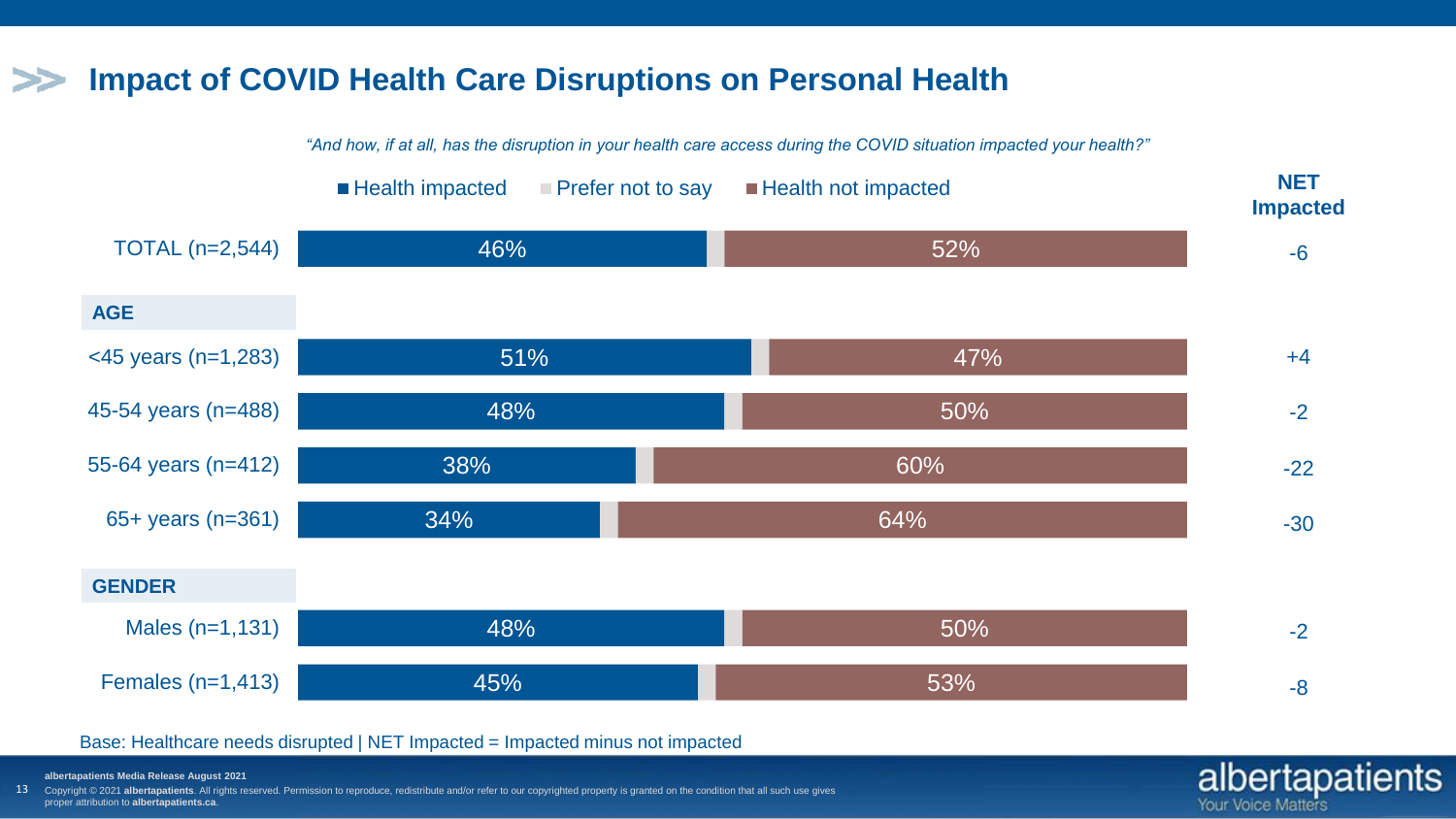# **Impact of COVID Health Care Disruptions on Personal Health**

*"And how, if at all, has the disruption in your health care access during the COVID situation impacted your health?"*



albertapatients

Your Voice Matters

#### Base: Healthcare needs disrupted | NET Impacted = Impacted minus not impacted

**albertapatients Media Release August 2021**

14 Copyright © 2021 albertapatients. All rights reserved. Permission to reproduce, redistribute and/or refer to our copyrighted property is granted on the condition that all such use gives, proper attribution to **albertapatients.ca**.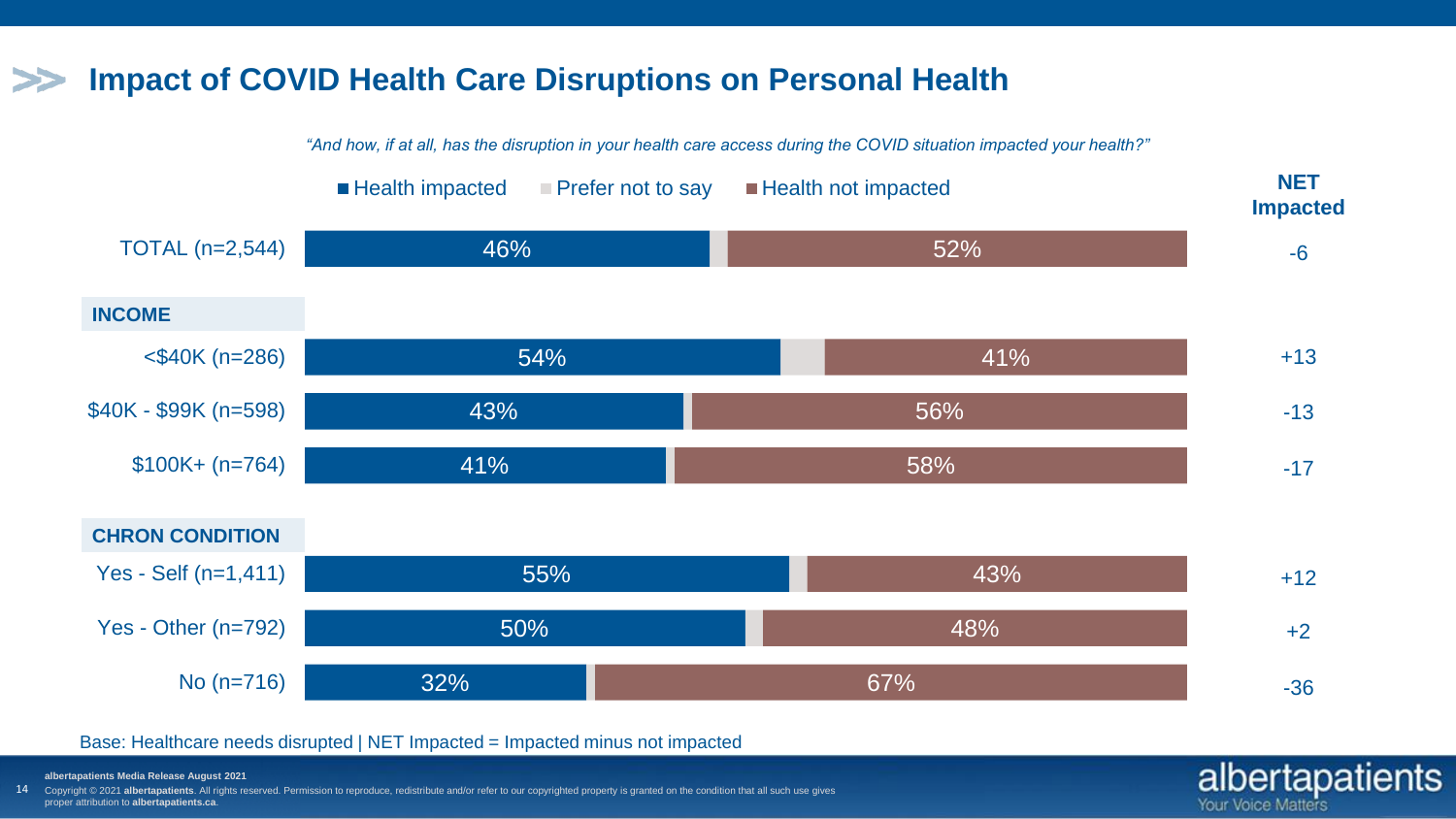# **Study information**

### **Research methodology**

- Online survey fielded via the albertapatients online research panel
	- Field dates: May 19 27, 2021
	- Sample size: n=4,744
- Results reflect a representative sample of patients in Alberta
- Data was weighted to reflect gender, age and region of Albertans who have used the health care system within the past year
- A random stratified sample of albertapatients.ca panelists were invited to complete the survey. For interpretation purposes, a probability sample of this size would yield a margin of error of +/- 1.4 percentage points 19 times out of 20 at a 95% confidence interval
	- Accuracy of sub-samples of the data decline based on sample size

This research was conducted with and for the albertapatients.ca online community, operated by the Alberta Medical Association and research partner ThinkHQ Public Affairs Inc.

To learn more about albertapatients or to register as a member, please visit our website at www.albertapatients.ca.

Copyright © 2021 albertapatients. All rights reserved.

Permission to reproduce, redistribute and/or refer to our copyrighted property is granted on the condition that all such use gives proper attribution to albertapatients.ca.

Please attribute any research findings to albertapatients.ca.



**albertapatients Media Release August 2021**

15 2021 albertapatients. All rights reserved. Permission to reproduce, redistribute and/or refer to our copyrighted property is granted on the condition that all such use gives proper attribution to **albertapatients.ca**.